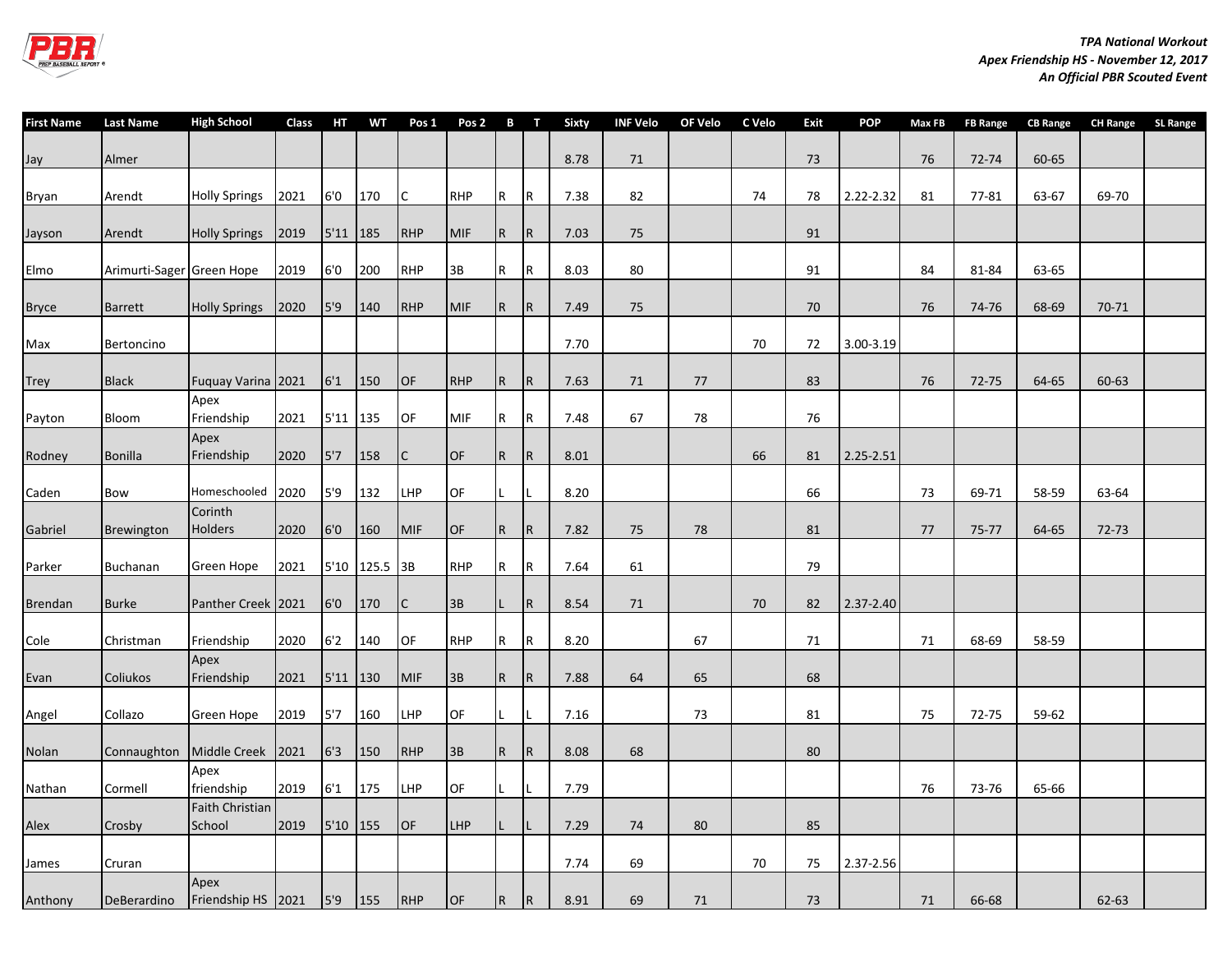

| <b>First Name</b> | <b>Last Name</b> | <b>High School</b>                  | Class | HT         | <b>WT</b> | Pos 1      | Pos 2 B T  |                 |     | <b>Sixty</b> | <b>INF Velo</b> | OF Velo | C Velo | <b>Exit</b> | <b>POP</b>    | Max FB | <b>FB Range</b> | <b>CB Range</b> | <b>CH Range</b> | <b>SL Range</b> |
|-------------------|------------------|-------------------------------------|-------|------------|-----------|------------|------------|-----------------|-----|--------------|-----------------|---------|--------|-------------|---------------|--------|-----------------|-----------------|-----------------|-----------------|
| David             | Dilday           | Apex<br>Friendship                  | 2021  | 5'10       | 165       | <b>MIF</b> | 3B         | R               | l R | 7.76         | 75              |         |        | 78          |               | 76     | 74-75           |                 | 72-73           | 63-64           |
| Andrew            | DiMeo Jr         | <b>Athens Drive</b>                 | 2021  | 6'0        | 175       | 1B         | 3B         | IR.             | IR. | 7.68         | 61              |         |        | 72          |               |        |                 |                 |                 |                 |
| Charlie           | Everhard         | Ravenscroft                         | 2020  | 6'0        | 170       | C          | OF         |                 | R   | 7.55         |                 |         | 69     | 78          | 2.43-2.67     |        |                 |                 |                 |                 |
| Jon               | Fain             | Panther Creek 2019                  |       | 6'0        | 180       | C          | 3B         | R               | IR. | 7.52         |                 |         | 72     | 85          | $2.06 - 2.13$ |        |                 |                 |                 |                 |
| Jayden            | Gatling          | North Lenoir                        | 2019  | 5'7        | 140       | OF         | MIF        | R               | R   | 7.26         |                 | 75      |        | 83          |               |        |                 |                 |                 |                 |
| Ben               | Gilbert          | Broughton                           | 2021  | 6'1        | 150       | <b>MIF</b> | <b>RHP</b> | R               | IR. | 7.97         | 63              |         |        | $77\,$      |               | 71     | 65-70           | 55-60           |                 |                 |
| Evan              | Giordano         | Fuquay-Varina 2021                  |       | 5'9        | 150       | OF         | LHP        | $\vert R \vert$ |     | 8.39         | 59              | 66      |        | 72          |               | 64     | 61-64           | 52-56           |                 |                 |
| Christopher       | Gruskin          | Broughton                           | 2021  | 6'0        | 155       | 3B         | <b>RHP</b> | R               | IR. | 8.01         | 65              |         |        | 78          |               | 72     | 70-71           | 58-59           |                 |                 |
| Christopher       | Gruskin          |                                     |       |            |           |            |            |                 |     | 7.97         |                 |         | 66     | 78          | 2.42-2.56     |        |                 |                 |                 |                 |
| Jack              | Harte            | Clayton                             | 2019  | $5'11$ 175 |           | <b>RHP</b> | OF         |                 | IR. | 8.40         |                 | 68      |        | 81          |               | 71     | 64-71           | 53-55           |                 |                 |
| Joshua            | Hartsfield       | Wayne School<br>of Engineering 2020 |       | 5'10       | 150       | <b>RHP</b> | 3B         | R               | R.  | 7.21         | 77              |         |        | 84          |               | 80     | 75-80           |                 | 68-69           |                 |
| Zac               | Hawthorne        | Leesville Rd                        | 2021  | 5'6        | 142       | OF         | <b>MIF</b> | R               | R   | 7.67         | 61              | 68      |        | 76          |               |        |                 |                 |                 |                 |
| Ryan              | Hayes            | Harnett<br>Central                  | 2020  | 5'4        | 135       | MIF        | OF         | R               | R   | 7.75         | 65              |         |        | 76          |               |        |                 |                 |                 |                 |
| Nathan            | <b>Hilt</b>      | Fuguay-Varina 2019                  |       | 6'2        | 180       | <b>RHP</b> | 1B         | R               | IR. | 8.11         |                 |         |        |             |               |        |                 |                 |                 |                 |
| Sam               | Holt             | Middle Creek                        | 2021  | 5'9        | 150       | OF         | 3B         | R               | R   | 7.74         | 67              | 71      |        | 74          |               |        |                 |                 |                 |                 |
| Richard           | Hooks            | Overhills                           | 2019  | 5'5        | 146       | 3B         | <b>OF</b>  | R               | IR. | 6.92         | 79              | 82      |        | 88          |               |        |                 |                 |                 |                 |
| Thomas            | Hudson           | Ravenscroft                         | 2020  | 6'1        | 160       | <b>RHP</b> | 3B         | IR.             | R   | 8.82         | 69              |         |        | 73          |               | 66     | 63-65           |                 | 48-49           |                 |
| Alex              | Imposimato       | Heritage                            | 2020  | 5'10 152   |           | C          | <b>OF</b>  | R               | R   | 7.07         | 79              |         | 74     | 89          | 2.17-2.20     |        |                 |                 |                 |                 |
| David             | Keith            | Fuquay Varina 2020                  |       | 6'1        | 175       | <b>RHP</b> | MIF        | $\vert R \vert$ | R   | 7.41         | 79              | 82      |        | 85          |               | 88     | 83-86           |                 |                 | 73-75           |
| Grant             | Kirkman          | Fuquay Varina 2019                  |       | 5'7        | 135       | OF         | <b>MIF</b> | R               | R   | 7.21         | 69              | 74      |        | 74          |               |        |                 |                 |                 |                 |
| Justin            | Kish             |                                     | 2020  |            |           |            |            |                 |     | 8.50         | 69              |         |        | 82          |               | 72     | 69-70           |                 | 60-66           |                 |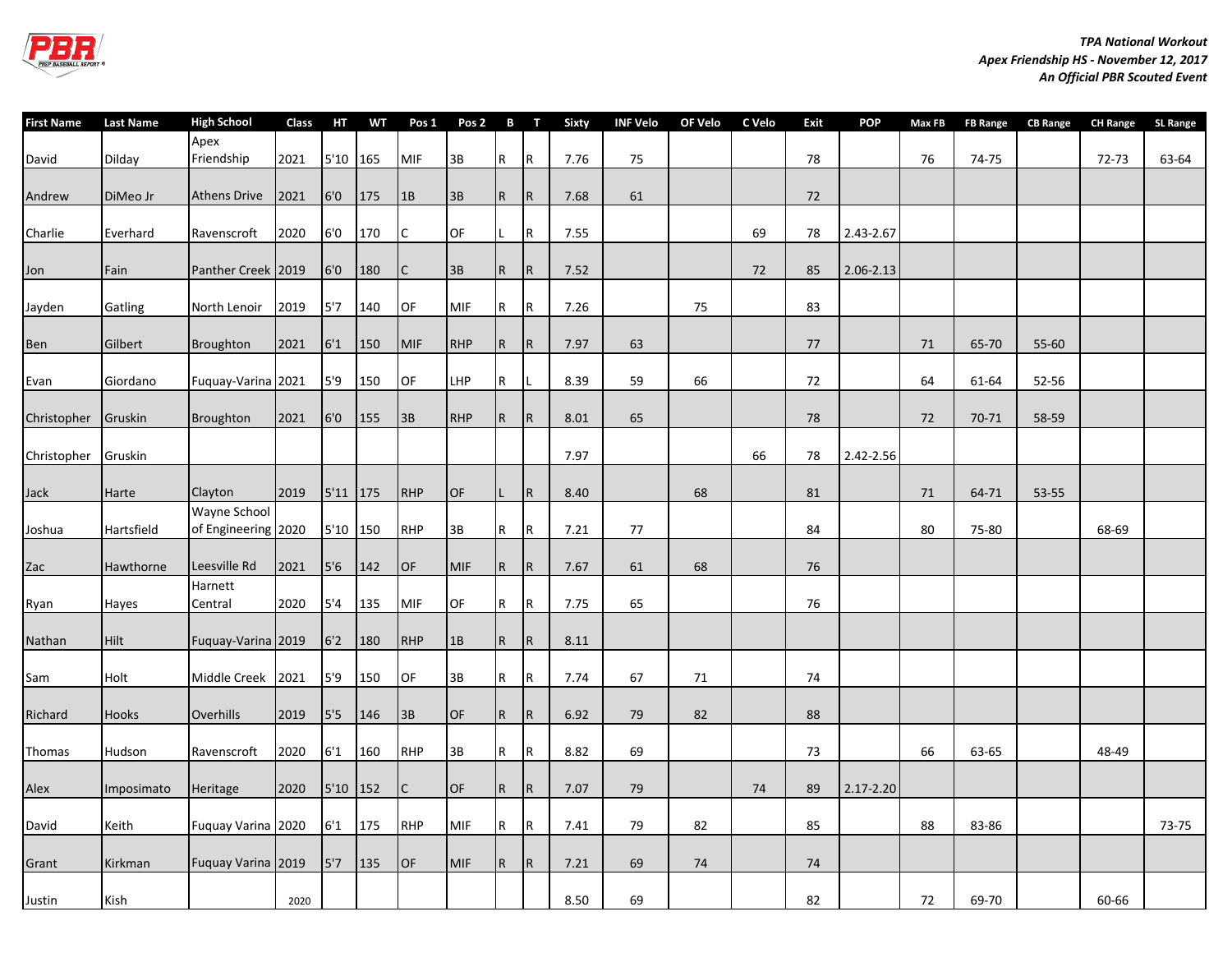

| <b>First Name</b> | <b>Last Name</b> | <b>High School</b>   | Class | HT       | <b>WT</b> | Pos 1        | Pos <sub>2</sub> |                | $\mathbf{B}$ T | Sixty | INF Velo | OF Velo | C Velo | <b>Exit</b> | <b>POP</b> | Max FB | <b>FB Range</b> | <b>CB Range</b> | <b>CH Range</b> | <b>SL Range</b> |
|-------------------|------------------|----------------------|-------|----------|-----------|--------------|------------------|----------------|----------------|-------|----------|---------|--------|-------------|------------|--------|-----------------|-----------------|-----------------|-----------------|
| Khalis            | Kollock          | Green Hope           | 2020  | 5'3      | 123.8     | OF           | <b>OF</b>        | $\overline{R}$ | R.             | 7.07  |          | 70      |        | 65          |            |        |                 |                 |                 |                 |
| Sam               | Kulasingam       | <b>Holly Springs</b> | 2020  | 6'0      | 151       | MIF          | <b>RHP</b>       | ls.            | R              | 7.43  | 81       |         |        | 81          |            |        |                 |                 |                 |                 |
| Hazen             | Lancaster        | Broughton            | 2021  | 5'10 150 |           | <b>LHP</b>   | 1B               |                |                | 9.59  | 67       |         |        | 66          |            |        |                 |                 |                 |                 |
| Reece             | Landmark         | Fuquay-Varina 2020   |       | 6'3      | 157       | 1B           | OF               | $\mathsf R$    | R              | 7.63  | 73       | 79      |        | 83          |            |        |                 |                 |                 |                 |
| <b>Brandon</b>    | Lovell           | Apex<br>Friendship   | 2020  | 5'11 161 |           | <b>RHP</b>   | OF               | ls.            | $\overline{R}$ | 7.44  |          | 79      | 74     | 81          | 2.50-2.63  | 72     | 68-72           | 59-60           | 61-63           |                 |
| Connor            | Mangum           | Harnett<br>Central   | 2020  | 6'0      | 154       | <b>MIF</b>   | <b>MIF</b>       | R              | IR.            | 7.24  | 73       |         |        | 81          |            |        |                 |                 |                 |                 |
| Will              | Marcy            | Cardinal<br>Gibbons  | 2021  | 6'1      | 145       | <b>MIF</b>   | OF               | IR.            | IR.            | 7.20  | 75       |         |        | 77          |            |        |                 |                 |                 |                 |
| Tyler             | Masie            | Panther Creek 2019   |       | 6'1      | 165       | <b>RHP</b>   | 3B               | l R            | R              | 7.55  |          |         |        | 78          |            | 81     | 75-80           | 62-66           |                 |                 |
| Jax               | Mathews          | Green Hope           | 2019  | 5'10 155 |           | <b>RHP</b>   | <b>OF</b>        | R.             | IR.            | 7.35  |          | 74      |        | 82          |            | 76     | 73-76           | 65-67           | 64-65           |                 |
| Jonah             | McPherson        | <b>Holly Springs</b> | 2019  | 5'9      | 170       | OF           | <b>RHP</b>       | R              | IR.            |       |          | 79      |        | 81          |            |        |                 |                 |                 |                 |
| lan               | Miller           | Apex Friendship      | 2019  |          |           | <b>RHP</b>   | 3B               | $\mathsf{R}$   | ${\sf R}$      |       | 72       | 80      |        | 83          |            | 84     | 80-83           | 68-72           | 69-73           |                 |
| Evan              | Panepinto        | Middle Creek         | 2019  | 5'9      | 175       | OF           | OF               | R              | R              | 7.77  |          | 75      |        | 80          |            |        |                 |                 |                 |                 |
| Sam               | Perez            | Middle Creek 2021    |       | 6'5      | 175       | 1B           | <b>RHP</b>       | IR.            | R.             | 7.82  | 70       |         |        | 74          |            |        |                 |                 |                 |                 |
| Ben               | Peterson         | Apex                 | 2020  | 6'3      | 175       | 3B           | <b>RHP</b>       | IR.            | IR.            | 7.64  | 83       | 87      |        | 81          |            | 86     | 80-82           | 65-66           | 70-75           | 72-75           |
| Spencer           | <b>Phillips</b>  | <b>Green Hope</b>    | 2019  |          |           | $\mathsf{C}$ | 1B               | $\mathsf{R}$   | $\mathsf{R}$   | 8.05  |          |         | 69     | 78          | 2.32-2.44  |        |                 |                 |                 |                 |
| Matt              | Pollard          | Leesville Road 2021  |       | 5'10 145 |           | C            | 1B               | l R            | l R            | 8.19  | 65       |         | 65     | 65          | 2.46-2.68  |        |                 |                 |                 |                 |
| Logan             | Reeg             |                      | 2021  |          |           |              |                  |                |                | 7.79  | 67       |         |        | 79          |            |        |                 |                 |                 |                 |
| Ben               | Reichard         | Clayton              | 2019  | 6'1      | 170       | <b>LHP</b>   | 1B               |                |                | 7.23  |          |         |        |             |            |        |                 |                 |                 |                 |
| Devon             | Rodriguez        | Millbrook            | 2020  | 5'9      | 142       | <b>MIF</b>   | 3B               | R              | R              | 7.85  | 75       |         |        | 76          |            |        |                 |                 |                 |                 |
| Ethan             | Roller           | Panther Creek 2021   |       | 5'9      | 140       | OF           | <b>MIF</b>       | IR.            | R              | 7.29  | 65       | 68      |        | 73          |            |        |                 |                 |                 |                 |
| Aiden             | Salpeck          |                      |       |          |           |              |                  |                |                | 8.36  | 63       |         |        | 66          |            |        |                 |                 |                 |                 |